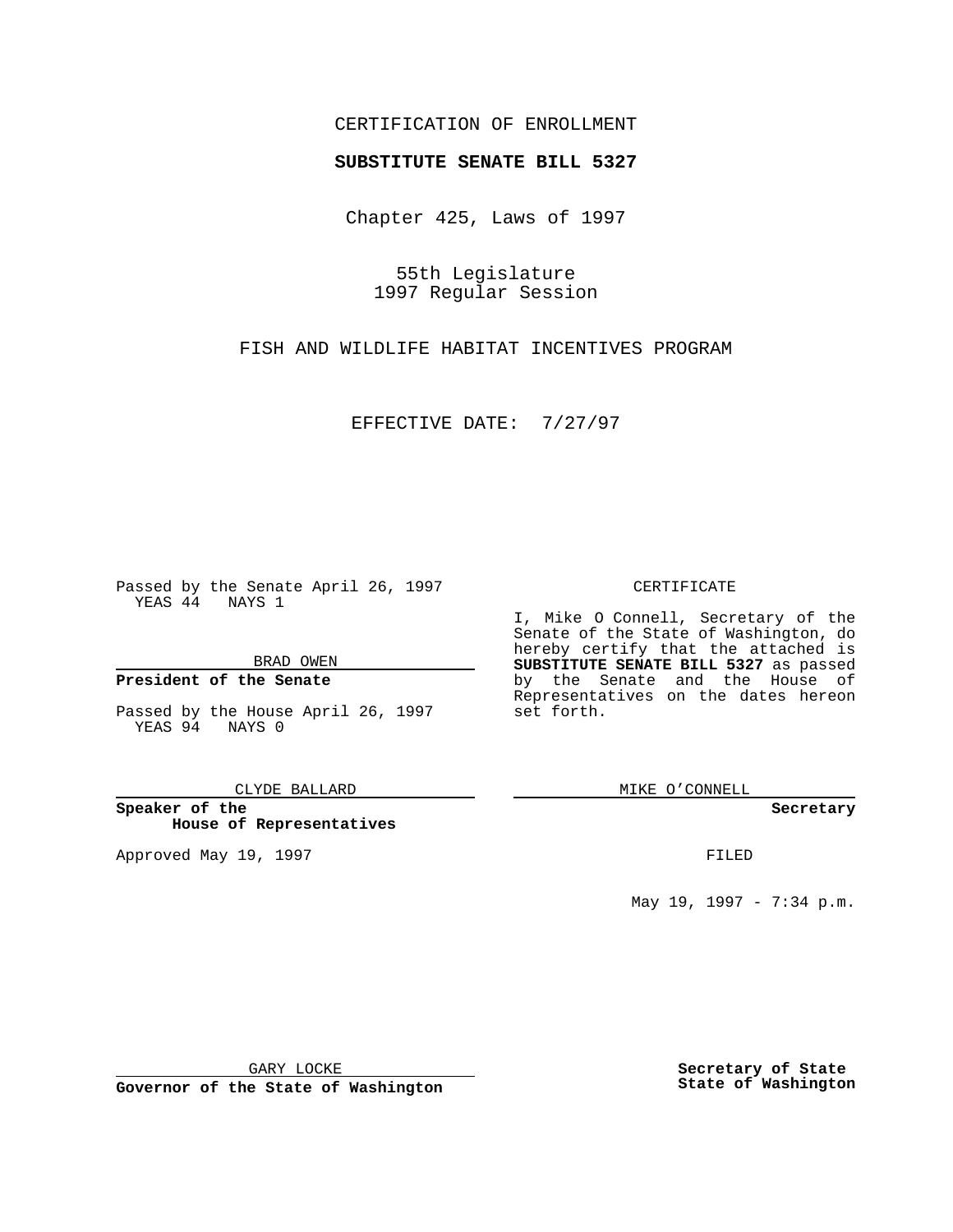### **SUBSTITUTE SENATE BILL 5327** \_\_\_\_\_\_\_\_\_\_\_\_\_\_\_\_\_\_\_\_\_\_\_\_\_\_\_\_\_\_\_\_\_\_\_\_\_\_\_\_\_\_\_\_\_\_\_

\_\_\_\_\_\_\_\_\_\_\_\_\_\_\_\_\_\_\_\_\_\_\_\_\_\_\_\_\_\_\_\_\_\_\_\_\_\_\_\_\_\_\_\_\_\_\_

AS RECOMMENDED BY CONFERENCE COMMITTEE

Passed Legislature - 1997 Regular Session

## **State of Washington 55th Legislature 1997 Regular Session**

**By** Senate Committee on Natural Resources & Parks (originally sponsored by Senators Hargrove, Morton, Loveland, Rossi, Stevens, Snyder and Oke)

Read first time 02/26/97.

 AN ACT Relating to fish and wildlife enhancement; adding a new section to chapter 77.12 RCW; adding a new section to chapter 75.20 RCW; adding a new section to chapter 76.09 RCW; creating new sections; and making appropriations.

BE IT ENACTED BY THE LEGISLATURE OF THE STATE OF WASHINGTON:

 NEW SECTION. **Sec. 1.** In an effort to increase the amount of habitat available for fish and wildlife, the legislature finds that it is desirable for the department of fish and wildlife, the department of natural resources, and other interested parties to work closely with private landowners to achieve habitat enhancements. In some instances, private landowners avoid enhancing habitat because of a concern that the presence of fish or wildlife may make future land management more difficult. It is the intent of this act to provide a mechanism that facilitates habitat development while avoiding an adverse impact on the landowner at a later date. The habitat incentives program is not intended to supercede any federal laws.

 NEW SECTION. **Sec. 2.** (1) The department of fish and wildlife and the department of natural resources shall jointly initiate a habitat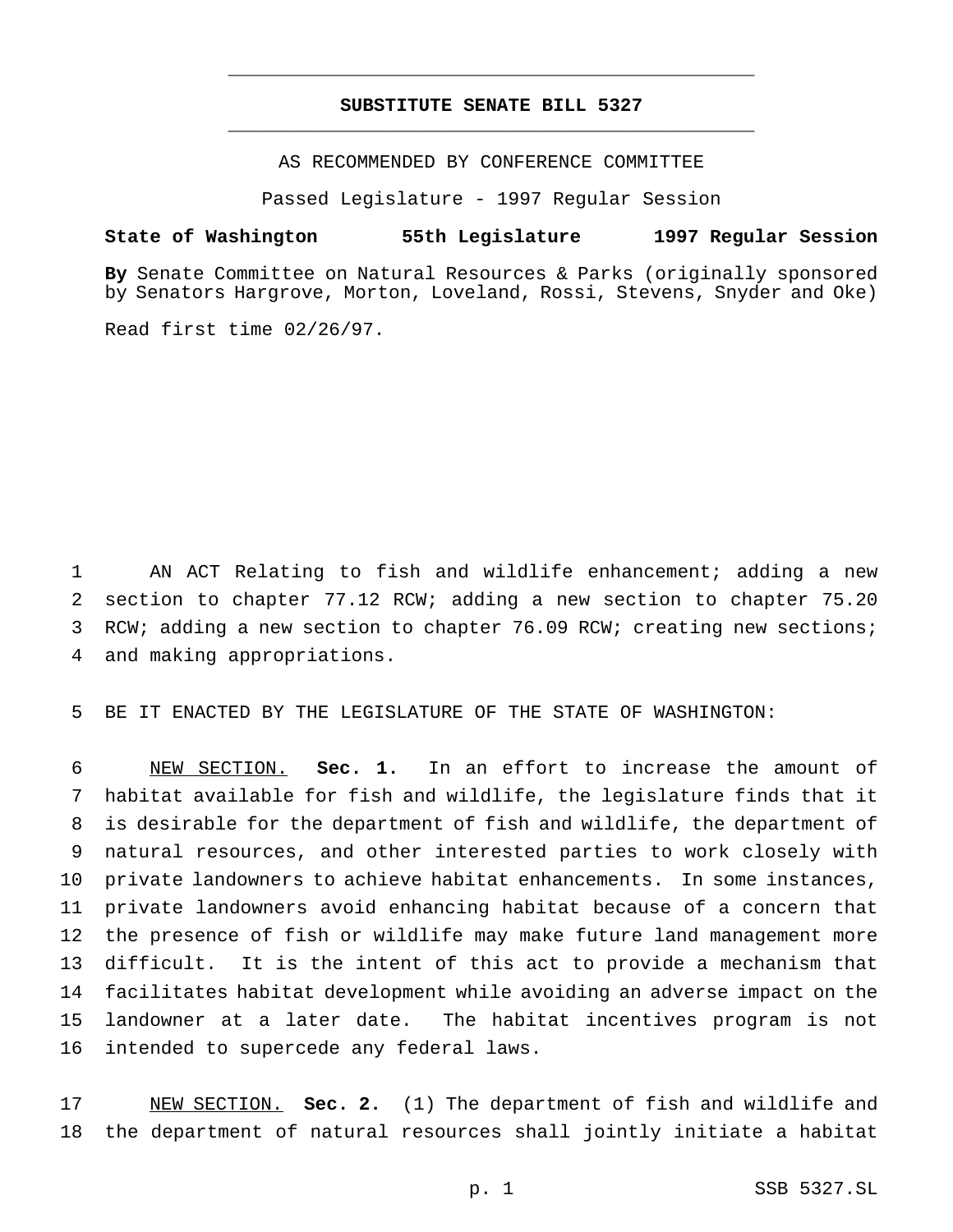incentives program in two phases. In creating this program, the departments shall make use of and complement other study efforts underway relating to habitat protection and enhancement, including the department of fish and wildlife's review of the hydraulic project approval process and the forestry module under development for the forest practices board dealing with practices within riparian areas.

 (2) In phase one, the department of fish and wildlife and the department of natural resources shall work with affected federally recognized Indian tribes, landowners, the regional fisheries enhancement groups, the timber, fish, and wildlife cooperators, and other interested parties to identify appropriate criteria and other factors necessary for implementation of the habitat incentives program. The departments in concert with the interested parties shall identify at least the following elements for implementation of the program:

 (a) The factors and the approach that the departments should use in evaluating and weighing the benefits and concurrent risks of entering into a habitat incentives agreement with a landowner;

 (b) The approach to be used in assigning responsibilities for implementation of the agreement to the landowner and to the departments;

 (c) Assignment of responsibility for documentation of the conditions on a landowner's property prior to the departments entering 23 into a habitat incentives agreement;

 (d) The process to be used when a landowner who has entered into a habitat incentives agreement applies for hydraulic project approval or 26 a forest practices permit during the term of the agreement;

 (e) The process to be used to monitor and evaluate whether actions taken as a part of the agreement actually enhance habitat for the target species and to amend the agreement if the existing agreement is not enhancing habitat;

 (f) The conditions under which the departments and the landowner may terminate the agreement and the remedies if either party breaches 33 the terms of the agreement;

 (g) The means for ensuring that the departments are notified if the property covered by the agreement is sold or otherwise transferred into other ownership;

 (h) The process to be used for reaching concurrence between the landowner, the departments, the timber, fish, and wildlife cooperators, and affected federally recognized Indian tribes; and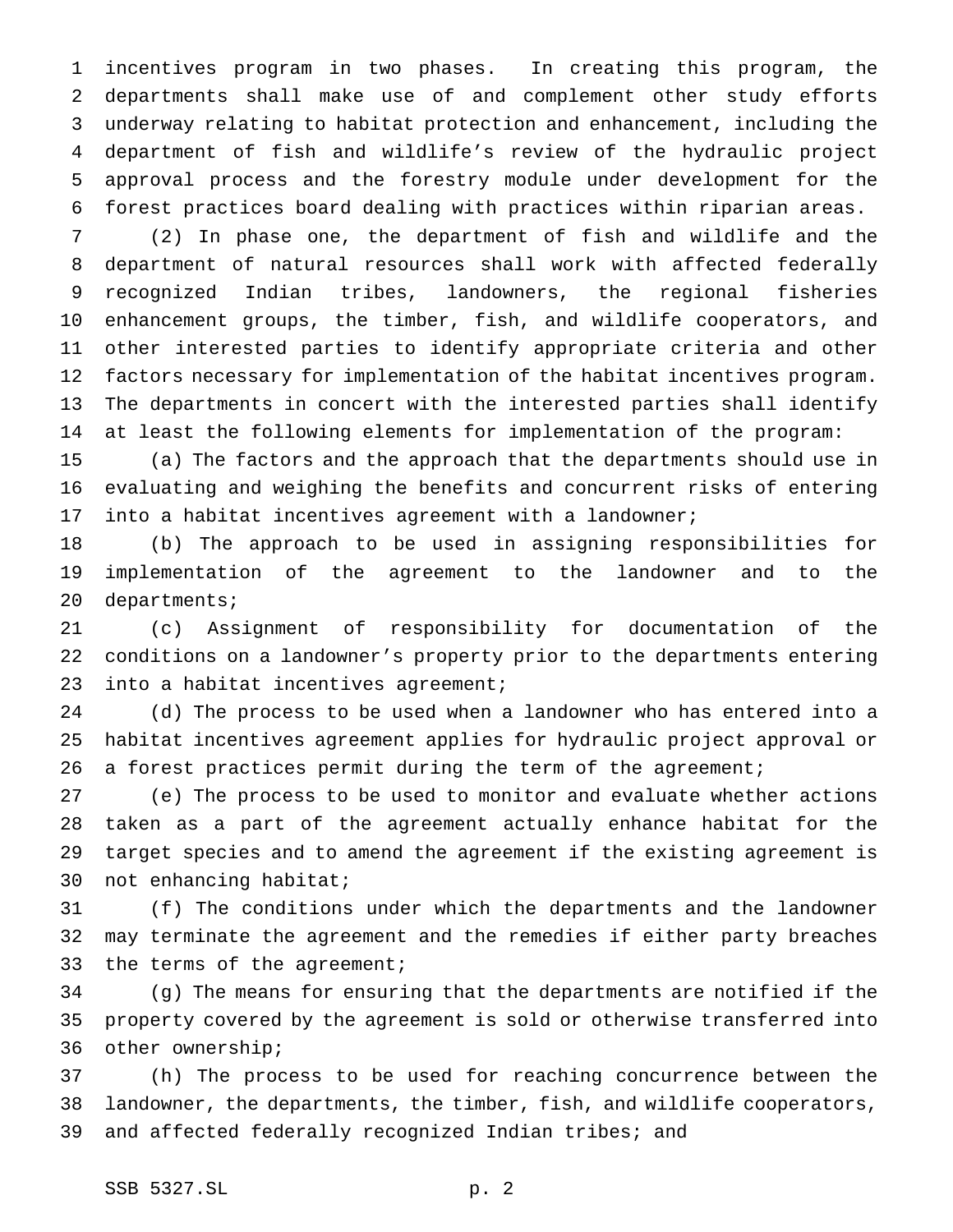(i) The process to be used in prioritizing proposed agreements if the requests for agreements exceed the funding available for entering into and implementing such agreements.

 The departments and the interested parties may identify and propose solutions to other issues necessary in order to implement the habitat incentives program. The departments and the interested parties shall report to the legislature on their findings as well as on any other recommendations for implementation and funding for the habitat incentives program by December 1, 1997.

 NEW SECTION. **Sec. 3.** A new section is added to chapter 77.12 RCW to read as follows:

 (1) Beginning in January 1998, the department of fish and wildlife and the department of natural resources shall implement a habitat incentives program based on the recommendations of federally recognized Indian tribes, landowners, the regional fisheries enhancement groups, the timber, fish, and wildlife cooperators, and other interested parties. The program shall allow a private landowner to enter into an agreement with the departments to enhance habitat on the landowner's property for food fish, game fish, or other wildlife species. In exchange, the landowner shall receive state regulatory certainty with regard to future applications for hydraulic project approval or a forest practices permit on the property covered by the agreement. The overall goal of the program is to provide a mechanism that facilitates habitat development on private property while avoiding an adverse state regulatory impact to the landowner at some future date. A single agreement between the departments and a landowner may encompass up to one thousand acres. A landowner may enter into multiple agreements with the departments, provided that the total acreage covered by such agreements with a single landowner does not exceed ten thousand acres. The departments are not obligated to enter into an agreement unless the departments find that the agreement is in the best interest of protecting fish or wildlife species or their habitat.

 (2) A habitat incentives agreement shall be in writing and shall contain at least the following: A description of the property covered by the agreement, an expiration date, a description of the condition of the property prior to the implementation of the agreement, and other information needed by the landowner and the departments for future reference and decisions.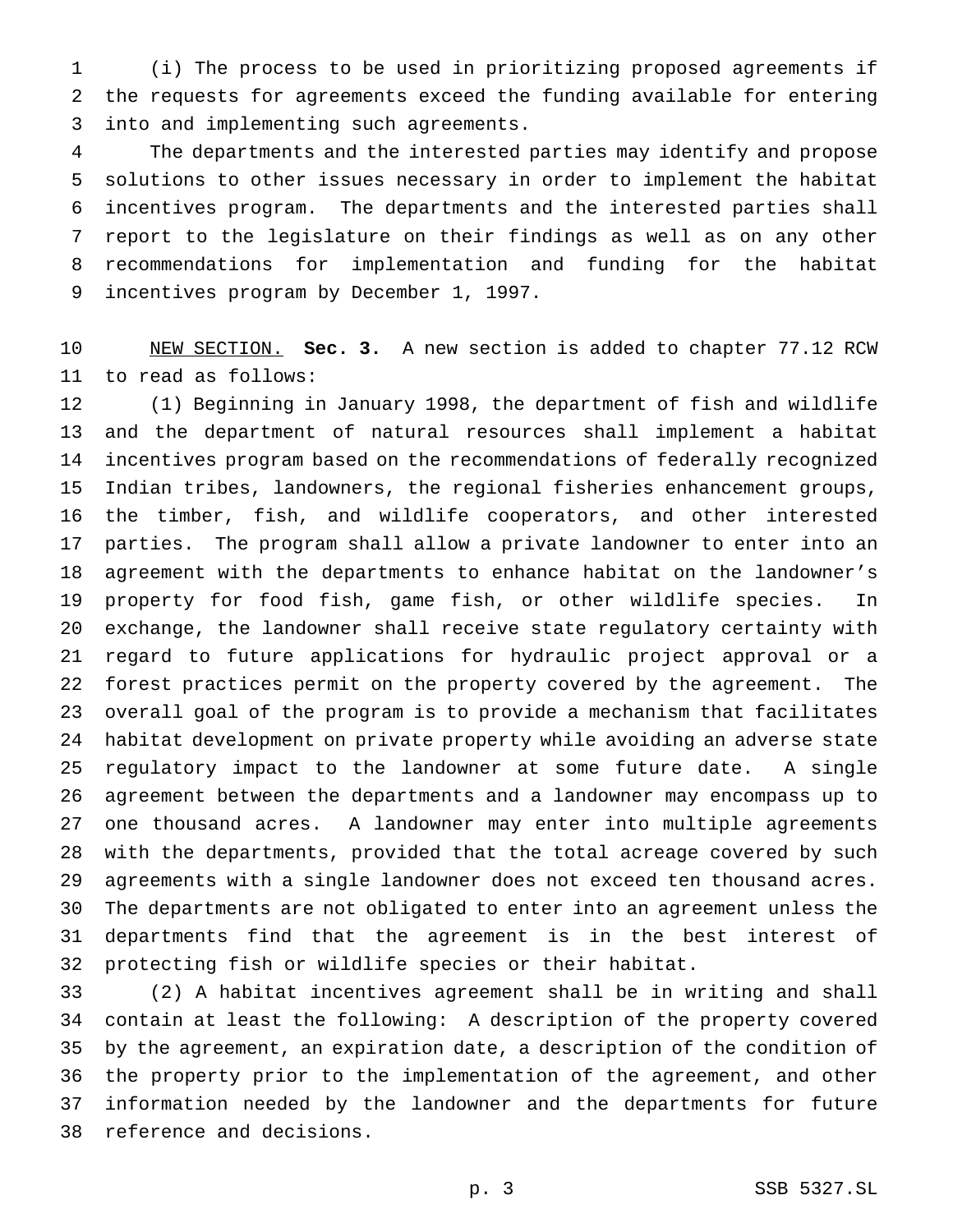(3) As part of the agreement, the department of fish and wildlife may stipulate the factors that will be considered when the department evaluates a landowner's application for hydraulic project approval under RCW 75.20.100 or 75.20.103 on property covered by the agreement. The department's identification of these evaluation factors shall be in concurrence with the department of natural resources and affected federally recognized Indian tribes. In general, future decisions related to the issuance, conditioning, or denial of hydraulic project approval shall be based on the conditions present on the landowner's property at the time of the agreement, unless all parties agree otherwise.

 (4) As part of the agreement, the department of natural resources may stipulate the factors that will be considered when the department evaluates a landowner's application for a forest practices permit under chapter 76.09 RCW on property covered by the agreement. The department's identification of these evaluation factors shall be in concurrence with the department of fish and wildlife and affected federally recognized Indian tribes. In general, future decisions related to the issuance, conditioning, or denial of forest practices permits shall be based on the conditions present on the landowner's property at the time of the agreement, unless all parties agree otherwise.

 (5) The agreement is binding on and may be used by only the landowner who entered into the agreement with the department. The agreement shall not be appurtenant with the land. However, if a new landowner chooses to maintain the habitat enhancement efforts on the property, the new landowner and the departments may jointly choose to retain the agreement on the property.

 (6) If the departments receive multiple requests for agreements with private landowners under the habitat incentives program, the departments shall prioritize these requests and shall enter into as many agreements as possible within available budgetary resources.

 NEW SECTION. **Sec. 4.** A new section is added to chapter 75.20 RCW to read as follows:

 When a private landowner is applying for hydraulic project approval under this chapter and that landowner has entered into a habitat incentives agreement with the department and the department of natural resources as provided in section 3 of this act, the department shall